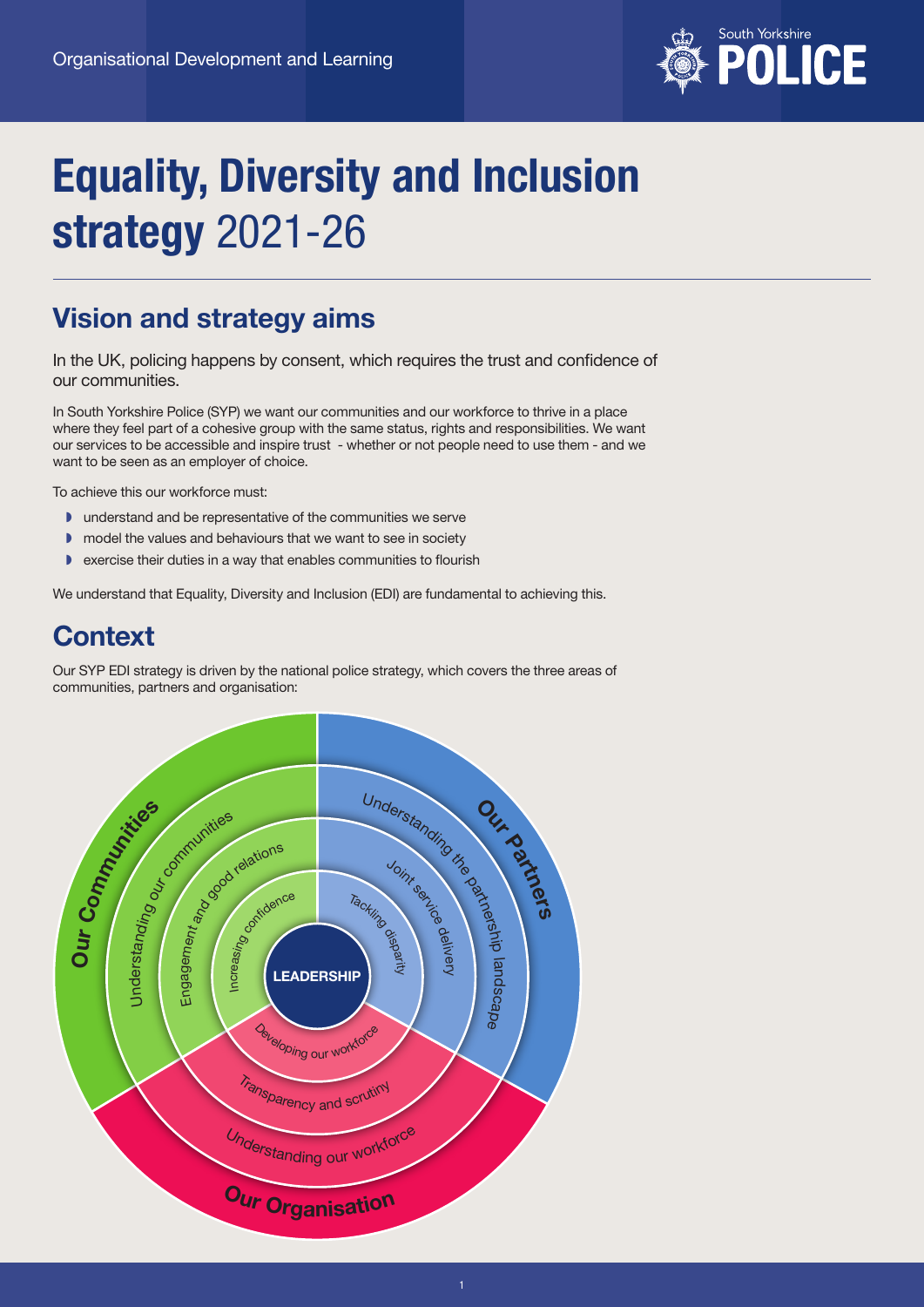# Our commitment

Our commitment is to take action that focuses on all elements of equality, diversity and inclusion.



To help us identify required improvements, target our actions and track our progress, we have clearly defined our organisational goals and established a robust governance framework.

# Our goals

Based upon our vision and strategy aims our goals are to:

- 1. Be a diverse and representative organisation
- 2. Retain and value a diverse workforce
- 3. Be viewed as an employer of choice
- 4. Deliver services that inspire trust and confidence in SYP
- 5. Ensure our services are accessible and cater to all
- 6. Reduce disparity in confidence and satisfaction

# Interdependencies and Enablers

We understand the need to take an organisational development approach that focuses on all aspects of our culture.

There are a number of interdependent areas that link to the delivery of our EDI goals including the following:

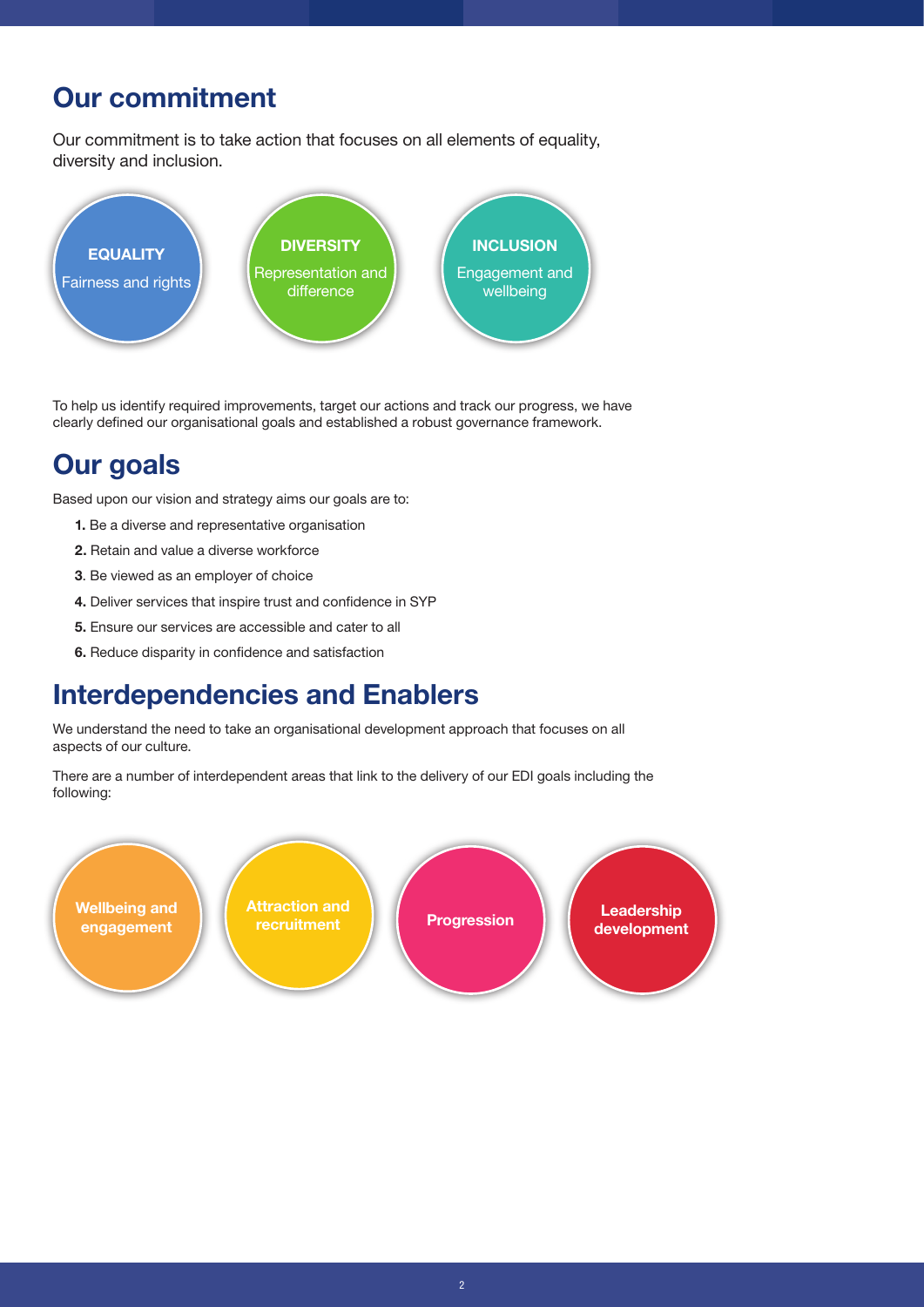The following enablers will help us to achieve our strategy:



#### **LEADERSHIP**

Making sure EDI has direction, vision and organisational presence



# **GOVERNANCE**

Making sure we are accountable for our progress



### **VOICE**

Making sure we are inclusive, participative and consultative in our approach

# Planning for success

Within each goal we have described what we intend to focus on over the course of the strategy period. On an annual basis we will review the strategy and complete an equality report that reviews progress and provides an evidence base for annual objectives. This will ensure that we are both clear about our strategic intent and identify prioritised objectives to drive progress in specific areas.

We also recognise that there will be areas of focus that will always require ongoing monitoring. These will form part of an annual deep dive scrutiny review that will report to the EDI Board.

The strategic objectives and implementation plans that underpin our goals will evolve as we progress our strategy. However, the following principles will always underpin how we approach our activity:



## CONSULTATION AND ENGAGEMENT

Developing an evidence base for our activity and reality checking our progress



### INNOVATION AND **CREATIVITY**

Being proactive and innovative in approaches to improving diversity and representation



### **BUSINESS** INTELLIGENCE AND ANALYTICS

Developing high quality and accurate analytics to monitor and track progress

### COLLABORATION AND **SUPPORT**

Co-creating our plans and activity with internal and external colleagues

# Governance structure

The EDI Board is chaired by the Chief Constable and oversees progress against our strategy. A number of boards are likely to provide information and updates relevant to specific areas of business including but not limited to the Positive Action, Culture Programme and Trust and Confidence Boards. Our Equality Hub, which represents all staff support networks, is included in each board. To ensure an external and independent gaze on our work, we will maintain links and close working with our Independent Ethics Panel.

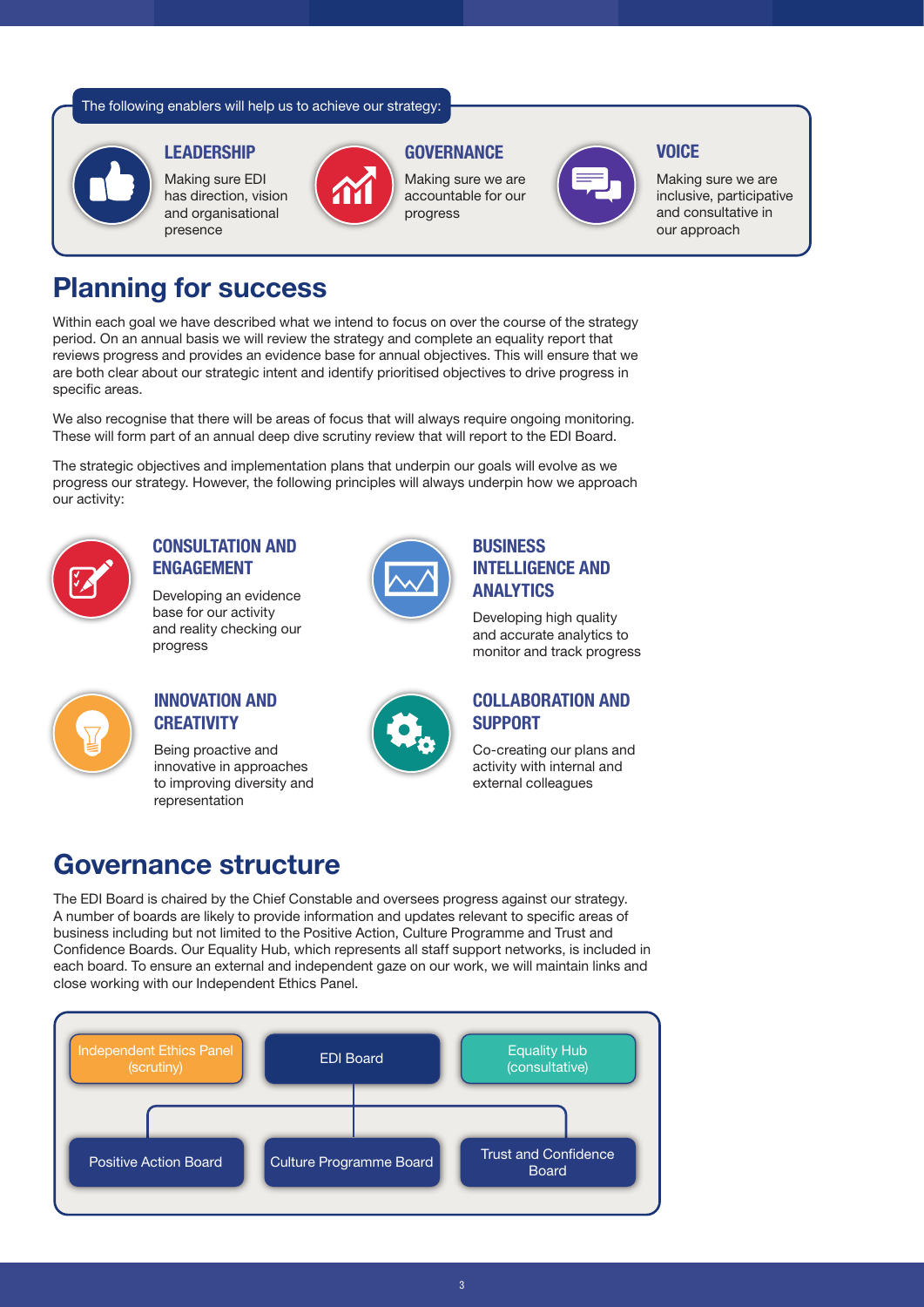# Explaining our goals and areas for action

The below explains what we intend to do towards the achievement of our goals over the course of the strategy period. Appendix 1 provides our annual objectives that are derived from areas identified in the previous year's EDI analysis and our organisational goals. Whilst the objectives identify areas where specific and focused improvement activity is required, we also identify a number of deep dive areas that will be subject to ongoing scrutiny and monitoring.

### Goal: Be a diverse and representative organisation

#### We intend to:

- ◗ Improve the representation of our workforce through our police officer and staff recruitment pipelines so that we reflect as closely as possible the diversity of our communities, reinforcing policing by consent.
- ◗ Improve career progression for under-represented groups, ensuring that our workforce is balanced and that we demonstrate fairness and equality of access and support.
- ◗ Support a range of entry routes that offer opportunities for people with a range of educational backgrounds and experience so that we maximise the benefits difference can bring.

### Goal: Retain and value a diverse workforce

#### We intend to:

- ◗ Improve our promotion of, and assistance to, staff support networks so that we encourage our workforce to be active participants in EDI matters.
- ◗ Ensure our policies and processes and workplace culture are congruent with SYP values and behaviours particularly in relation to fair treatment and organisational justice.
- ◗ Ensure we have a clear organisational education and development programme linked to EDI so that our people are well informed, educated and supported.

### Goal: Be viewed as an employer of choice

#### We intend to:

- ◗ Reaffirm a clear set of values and behaviours that underpin SYP's culture and commitment to EDI so that people feel a sense of belonging and inclusion.
- ◗ Improve our force induction and onboarding process ensuring it aligns with SYP values and behaviours so that South Yorkshire communities are served by those who share our values.
- ◗ Improve our employer value proposition ensuring we are clear about the rewards and benefits associated with a career in policing so that we have a sustainable pipeline to service our communities into the future.

### Goal: Deliver services that inspire trust and confidence in SYP

#### We intend to:

- ◗ Ensure fairness and professionalism in the treatment of those we police and in the application of our powers such as detention, stop and search and use of force.
- Ensure a professional and robust approach to tackling crime and activity that subverts principles of Equality, Diversity and Inclusion such as Hate Crime.
- ◗ Ensure that the voice of different communities is heard in the design and delivery of SYP services.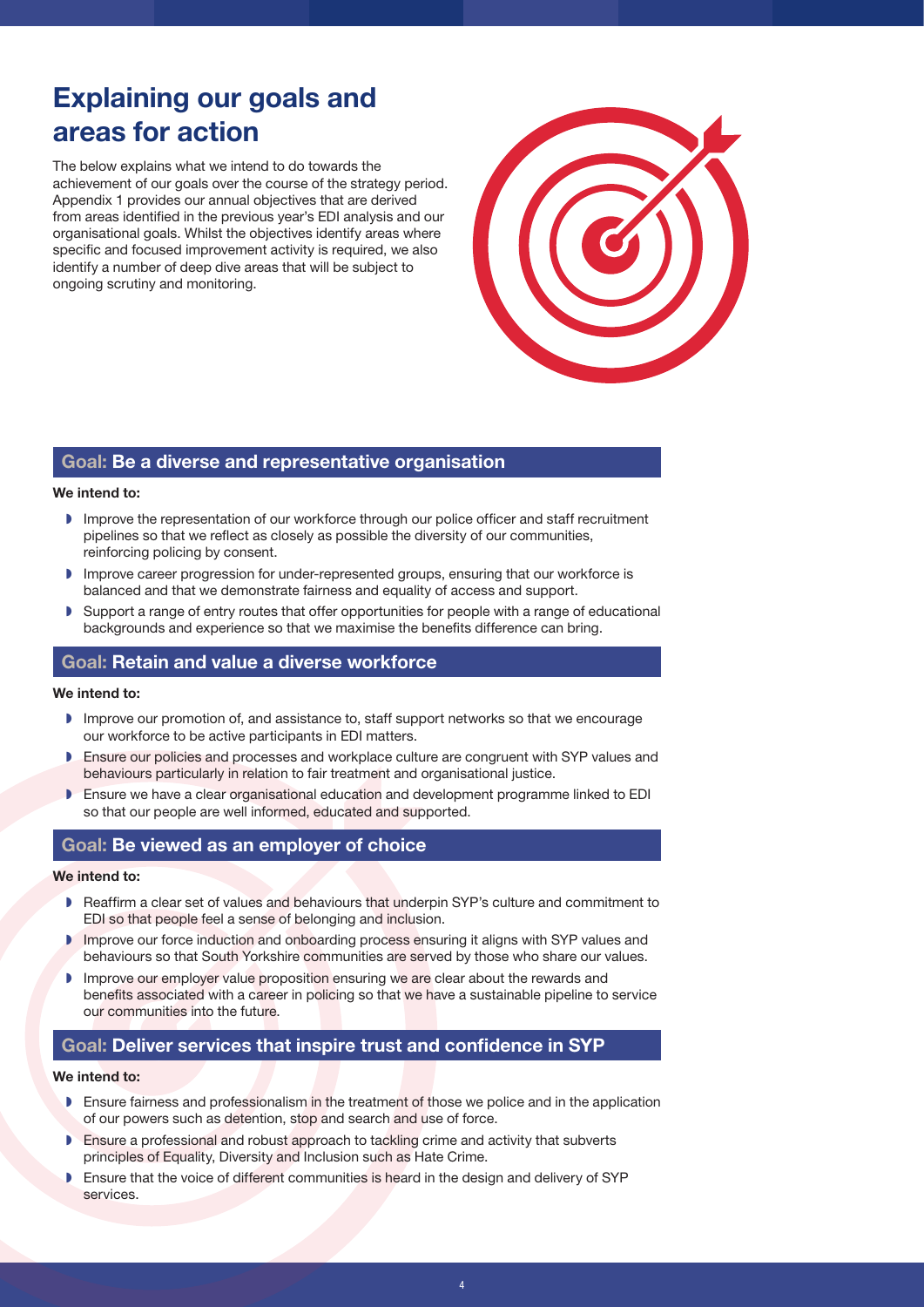### Goal: Ensure our services are accessible and cater to all

#### We intend to:

- ◗ Ensure our neighbourhood teams understand and are engaged with the communities within their geographical areas.
- ◗ Involve South Yorkshire communities/ Independent Advisory Groups in how we deliver key services and to help us understand our impact on communities.
- ◗ Improve ways for the public to contact us that support a diverse range of communities.

### Goal: Ensure parity in confidence and satisfaction across victims and communities

#### We intend to:

- ◗ Continue to improve the confidence levels of all South Yorkshire communities and reduce disparity.
- ◗ Continue to improve victim satisfaction and confidence levels and reduce disparity.